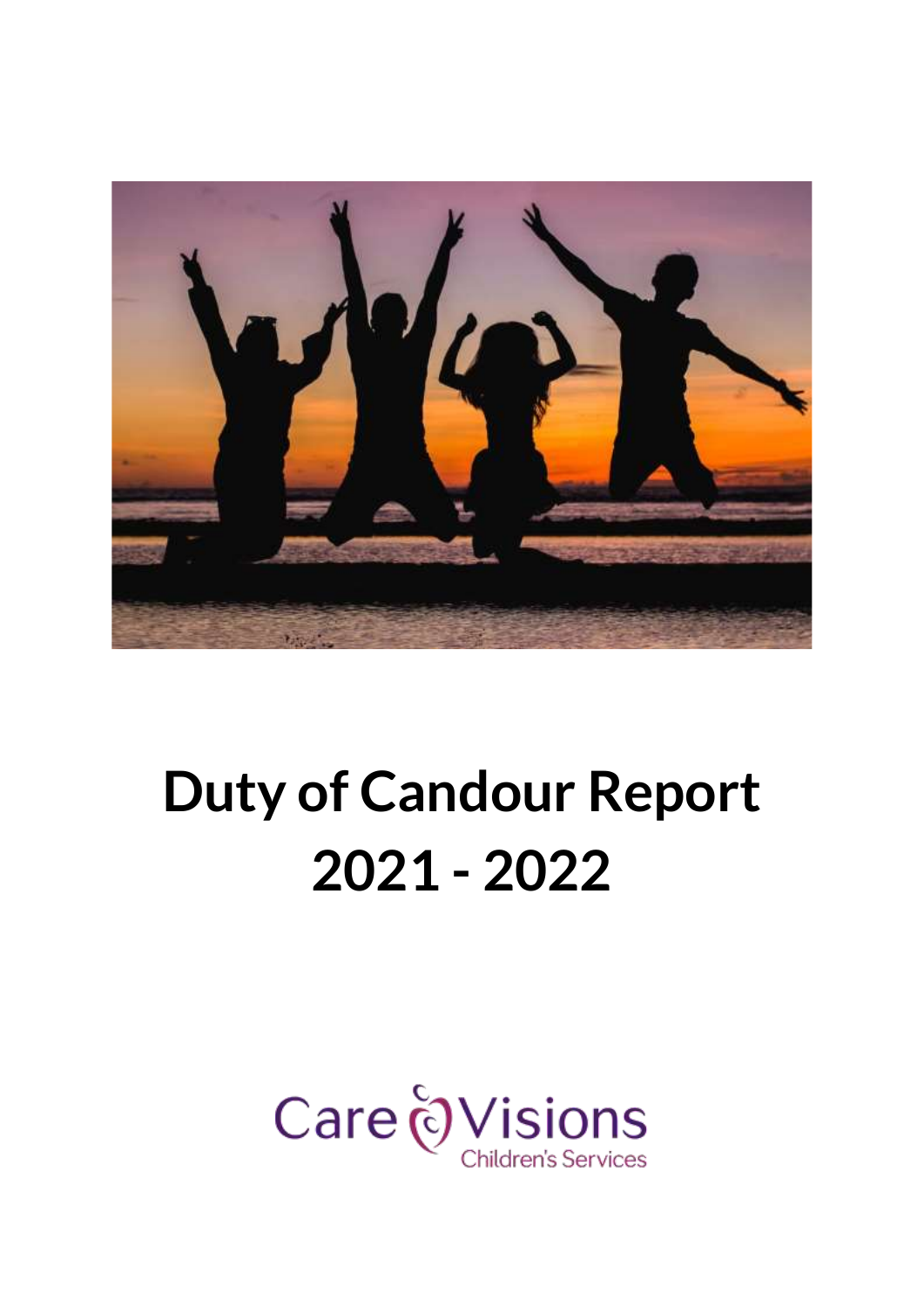# **ANNUAL REPORT ON DUTY OF CANDOUR**

## **Purpose**

The overall purpose of the duty of candour is to ensure that organisations are open, honest and supportive when there is an unexpected or unintended incident resulting in harm or death as defined by the Act.

# **Overview of our organisation**

Care Visions Children's Services, is made up of Care Visions Fostering and Care Visions Residential.

Care Visions Fostering, had an average of 103 foster care families over the reporting period, looking after between one and three young people, from birth to 18 years of age. There is a young adult provision which allows young people to remain with their foster families after the age of 18 years in a continuing care arrangement. Each fostering family has a Supervising Social Worker who offers support to the family and ensures all fostering regulations are adhered to. Therapeutic Family Support Workers offer additional supports to carers and young people, including Theraplay support.

Care Visions Residential over the reporting period consisted of 29 residential children's homes, with between one and five young people living at each home. Each home has a manager and a dedicated team of staff who support the young people into adulthood. The staff teams provide homely environments and consistent stable relationships for the young people. All staff have a comprehensive induction and are offered regular learning and development opportunities.

# **Training**

Care Visions, Children's Services have trained all staff in Duty of Candour requirements and offer reflective opportunities to learn from their own and others practice.